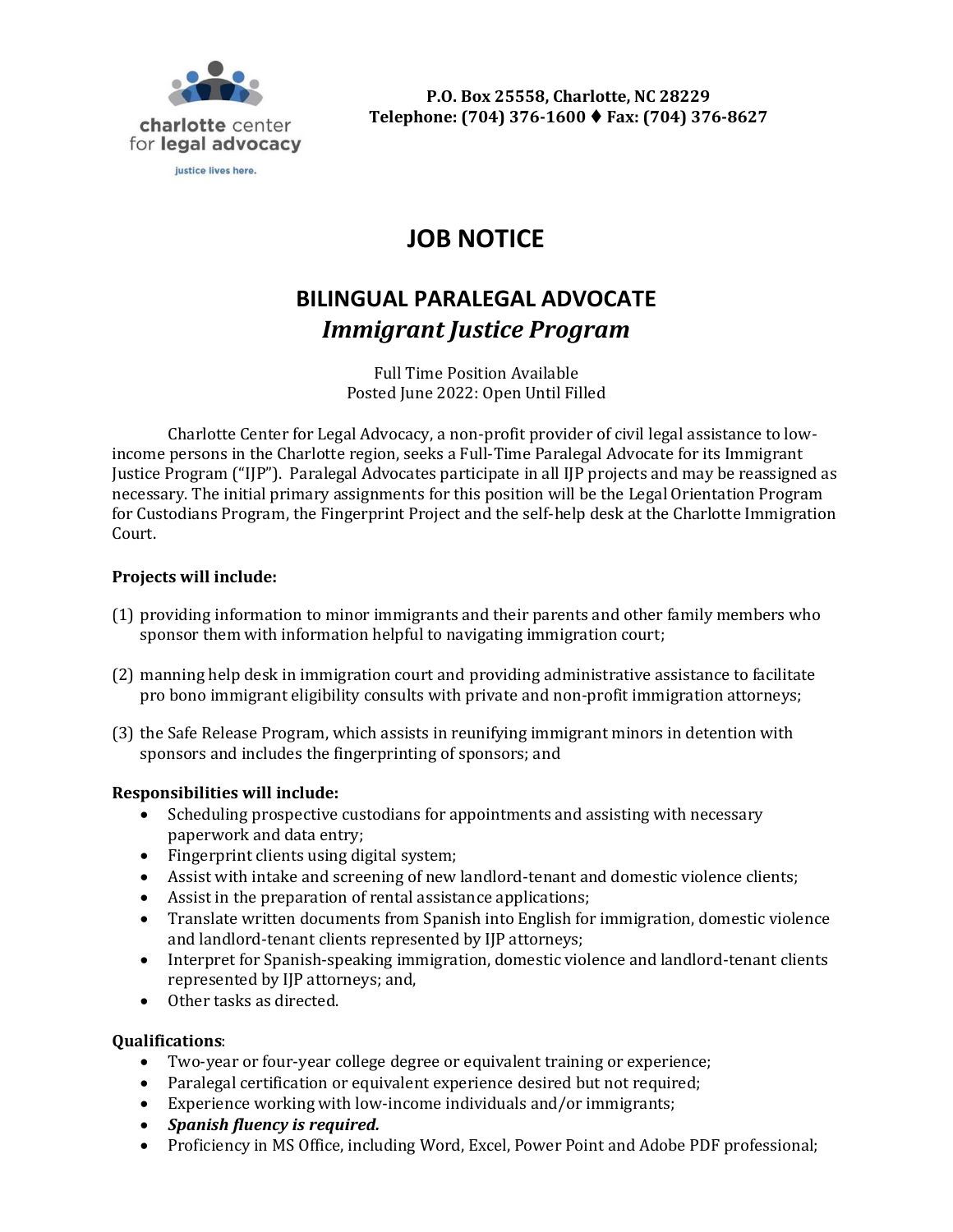- Ability to work independently and in a team environment; and
- Ability to effectively collaborate with co-workers and clients in virtual, face to face, and meeting settings.
- Upon acceptance of an offer of employment, applicant will be required to undergo a criminal background check, tuberculosis screening, and screening for child abuse and neglect. Receiving clearance on all of these screens is required for employment in this position.

## **Start Date**

Position Available beginning June 15, 2022.

## **Classification**

The position is classified as paralegal-advocate on the Charlotte Center for Legal Advocacy salary scales. Full time, annual salary \$37,000+ (depending on experience); generous leave and benefits.

## **To Apply send all of the following**:

- a *detailed letter explaining your qualifications for and interest in this specific position and organization*, describe qualifications for this program, experience with low-income individuals, Spanish language proficiency, and other relevant information;
- Resume;
- Names and telephone numbers of three references to: Administrative Manager, Charlotte Center for Legal Advocacy, by email to [careers@charlottelegaladvocacy.org](mailto:careers@charlottelegaladvocacy.org) or by mail to P.O. Box 25558, Charlotte, NC 28229, *email is preferred*. Form letters and inquiries not containing this information *will not be considered*.

# *Equal opportunity employer.*

*Veterans, women, minorities, and disabled persons are encouraged to apply.*